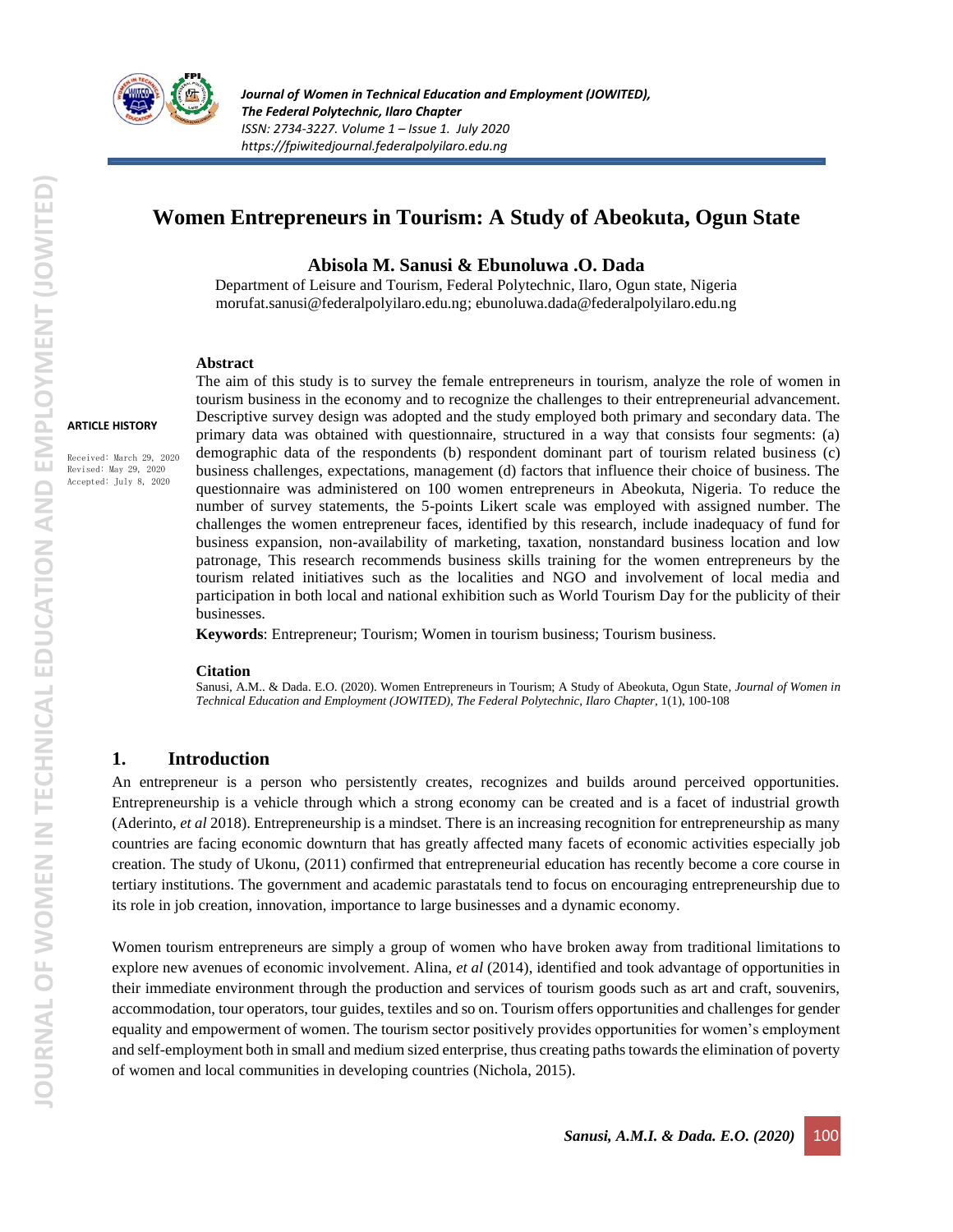

Tourism in Nigeria evolved largely on event. Various ethnic groups within the country display the richness of their culture through various events and festivals. However, tourism is not limited to just festivals and events but includes the several natural attractions such as waterfalls, wildlife reserve, savannah, rainforests etc.

Tourism potentials abound in Nigeria, especially given its natural landmarks and wildlife reserve and Ogun state is one of the states that cannot be sidetracked when talking about natural phenomena and widely recognized cultural tourism. Abeokuta is the capital of Ogun State in Southwestern Nigeria, which comprises nine (9) local governments. The tourism industry has acted as a contributing factor to the state economy. Its tourism monuments such as traditional arts, carving, sculpture and smithery amongst others attract many tourists who troop in day and night to have a feel of nature. The Ogun state people are recognized for making batik known as **'**Adire**'. (**Punch news, June 2019).

Tourism is seen as a sector that offers relatively bright prospects for women in particular, as reflected in 2007 World Tourism Day; (Anisah, *et al* 2016). In Nigeria, little attention has been paid to female tourism business owners or the promotion thereof. The aim of this study is to survey the female entrepreneurs in tourism, analyze the role of women in tourism business in the economy and to recognize the challenges to their entrepreneurial advancement and its objectives are to understand the need of tourism entrepreneurs to economy growth, the identify factors that influence their choice of business, highlight challenges faced by women entrepreneurs in tourism and to suggest solution to the identified challenges.

Furthermore, tourism has proved its relevance over the years in creating jobs, providing opportunities for selfemployment in SME's, stimulating income-generating activities both to benefits the local and the international destinations area thus creating paths to eliminate poverty in developing countries. Tourism entrepreneurs are those into tourism related businesses. They are entrepreneurs who have carved out a path for themselves to make a living in the tourism world. Tourism businesses stimulate the local economy through promoting entrepreneurship and the growth of SMEs (WTO, 2012). The National Bureau of Statistics, (2008) stated that in Nigeria, tourism contributes 34% to the country's (gross domestic profit) GDP and generates 24% employment creation in 2017. Chhanda *et al.* (2018), stated that tourism related demand for goods and services can make new job opportunities for locals particularly for women and youth that ultimately can contribute to the poverty reduction of a country, thereby boosting the economy.

One of the key factors in determining the success of development in any country is if women's economic rights which entail their sexual & reproductive rights and rights to education, mobility, voice, ownership; leadership are promoted Dr. Sarah Bradshaw, (2013). Chhanda *et al.* (2018), emphasized on the community participation through entrepreneurial activities so that development for the tourism sectors can be possible which would ultimately boost the country's economy.

It is expedient to note that as in many other business sectors, women in tourism businesses face similar challenges. There is a significant gender segregation of the labour market in tourism; the lower levels and occupations with few career development opportunities are being dominated by women and the key managerial positions being dominated by men; Nichola, (2015). This has resulted in under-utilization of the women's potential in socio economic activities in the Nigeria business environment.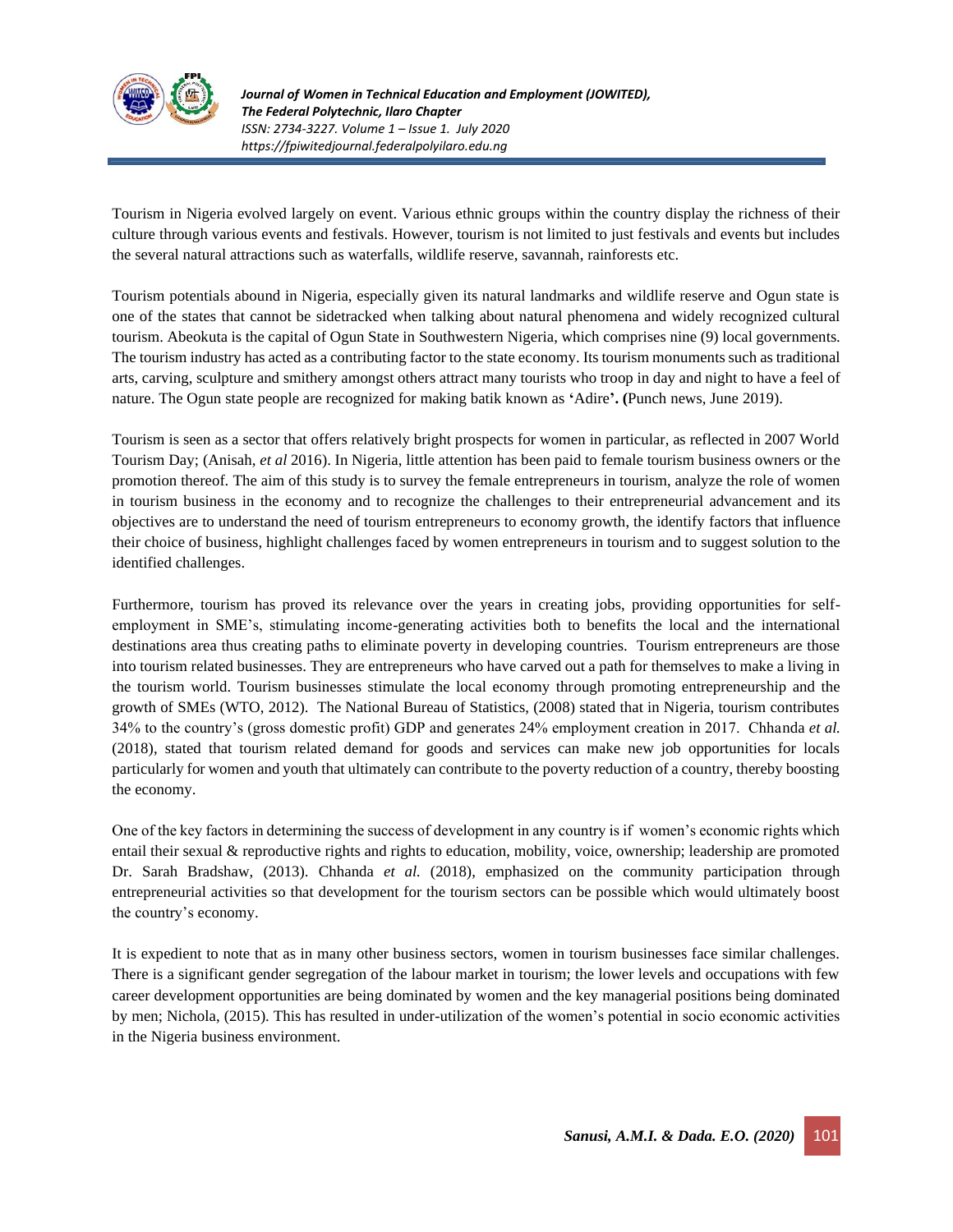

One of the major challenges face by female entrepreneurs is the inability to access capital for start-up and for those who are already in the business, for sustainability of their businesses. Others are lack of experience, risk perception, poor educational background. Anisah, (2016) indicates that the lack of education and training can be problematic, especially for those entrepreneurs coming from relatively disadvantaged background. The study of Aina, (2003) cited by Chinonye, *et al,* (2015) also confirmed that generally in Africa, the literacy level for women is low; which limit their entrepreneurial activities to retailing and micro businesses.

This study carries out a survey of female entrepreneurs in tourism to analyze the role of women in tourism business in the economy and to recognize the challenges to their entrepreneurial advancement.

# **2.0 Methodology**

#### 2.1 Study Area

Abeokuta is the capital of Ogun State, it is in southwestern Nigeria. It is located at an elevation of 77 meters above sea level and its coordinates are 7°0'0" N and 3°34'60" E. It has a population of 113,841. This city has a tropical climate. The temperature here averages 27.1 °C. Precipitation here averages 1238 mm. The temperatures are highest on average in March, at around 29.1 °C. At 25.1 °C on average, February is the coldest month of the year. The language of the people of Ogun State is Yoruba but this is however broken into scores of dialects. There are 20 Local government areas and several cities and towns, which include Abeokuta, Ijebu-Ode, Ilaro, Ikenne, Sagamu etc. Abeokuta indigenes are known for making 'Adire' fabric, which means "tied and dyed".

### 2.2 Data Collection

The data collection instrument used in this study is structured questionnaires on women entrepreneurs in small and medium scale enterprises in Abeokuta, Ogun state. The questionnaire consists of four sections: (a) demographic data of the respondents (b) respondent dominant part of tourism related business (c) business challenges, expectations, management (d) factors that influenced their choice of business.

### **3. Result and Discussion**

#### 3.1 Results

|                         | Demographic Profile of Respondents |              |  |
|-------------------------|------------------------------------|--------------|--|
| Table 1: Marital Status |                                    |              |  |
| Variable                | Category                           | Percentage % |  |
| <b>Marital</b> status   | Single                             | 5.4          |  |
|                         | Married                            | 67.5         |  |
|                         | Divorced                           | 21.7         |  |
|                         | Widow                              | 5.4          |  |
| Total                   |                                    | 100          |  |

Demographic Profile of Respondents

This indicates that married women (67.5%) dominate the respondents, followed by the divorced (21.7%), single (5.4%) and widowed (5.4%).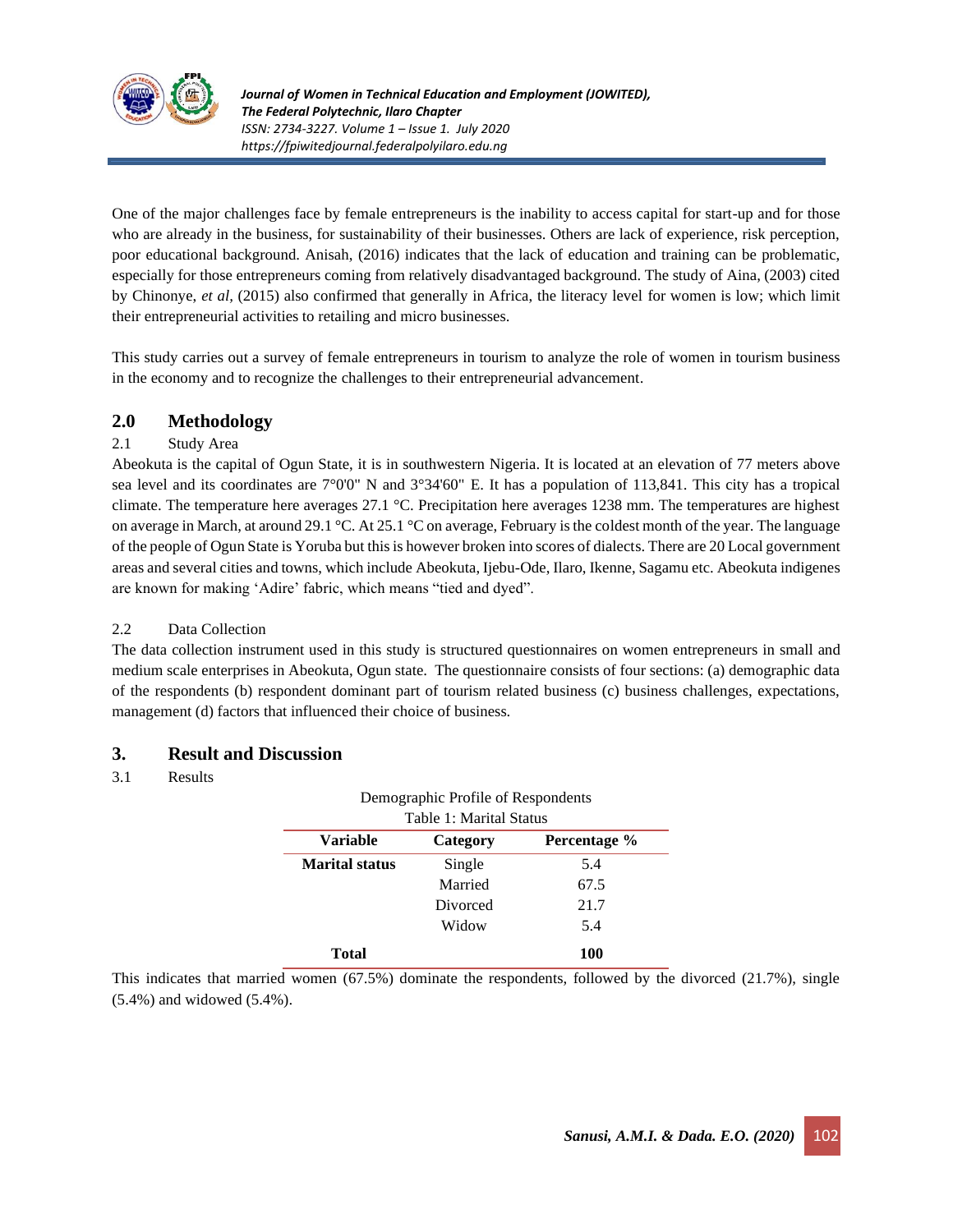

*Journal of Women in Technical Education and Employment (JOWITED), The Federal Polytechnic, Ilaro Chapter ISSN: 2734-3227. Volume 1 – Issue 1. July 2020 https://fpiwitedjournal.federalpolyilaro.edu.ng*

|              | Table 2: Age |              |  |
|--------------|--------------|--------------|--|
| Variable     | Category     | Percentage % |  |
| Age range    | $20 - 30$    | 7.6          |  |
|              | $31 - 35$    | 39.1         |  |
|              | $36 - 48$    | 8.70         |  |
|              | 49&above     | 44.6         |  |
| <b>Total</b> |              | <b>100</b>   |  |

Table 2 reveals that majority of these women entrepreneurs (44.6%), were in the age range of 49 and above followed by those in the range 31-35 (39.1%), 36-48 (8.7%) and 20-30 (7.6%).



Fig. 1: Level of education of respondents

In Fig. 1, apparently, most of the respondents are averagely educated with secondary school education (40.3%). Primary education is 27.2%, followed by ND/NCE holders (14.1%) and BSC/HND have 13.0% while 5.4% have no education.



Fig. 2: Level of income of respondents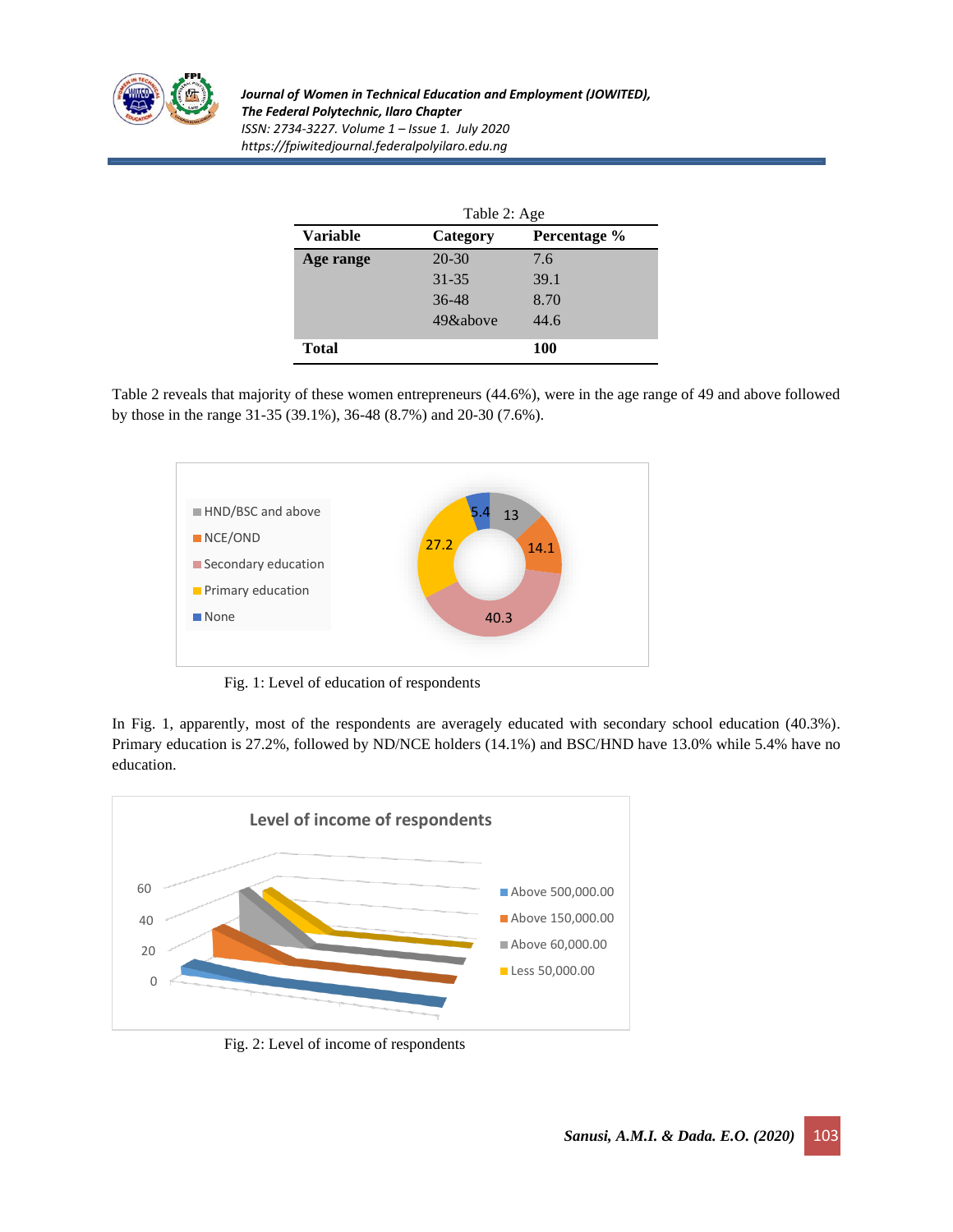

Fig. 2 reveals a high percentage (40.5%) of the respondents earn above N60,000.00 monthly, followed by 32.9% who earns below N50,000.00 while 20.7% earn above N150,000 and 5.9% above N500.00.

| Table 3: Stakeholders in tourism entrepreneurs |              |  |  |
|------------------------------------------------|--------------|--|--|
| Category                                       | Percentage % |  |  |
| Owner                                          | 44.6         |  |  |
| Partner                                        | 30.4         |  |  |
| Manager                                        | 25.0         |  |  |
|                                                | 100          |  |  |
|                                                |              |  |  |





Fig. 3: Kinds of tourism business respondents are involved in

Fig. 3 shows that the popular tourism business owned by these women is Adire (Batik) production with (38.6%); this further ascertains the fact that the Abeokuta people are well known for Adire production, Other businesses operated by women in the town include souvenir (16.3%), art and crafts (15.7%), travel agency (11.4%), monuments (8.7%), tour operator (6.5%) and finally game reserve which has the lowest percentage (3.3%).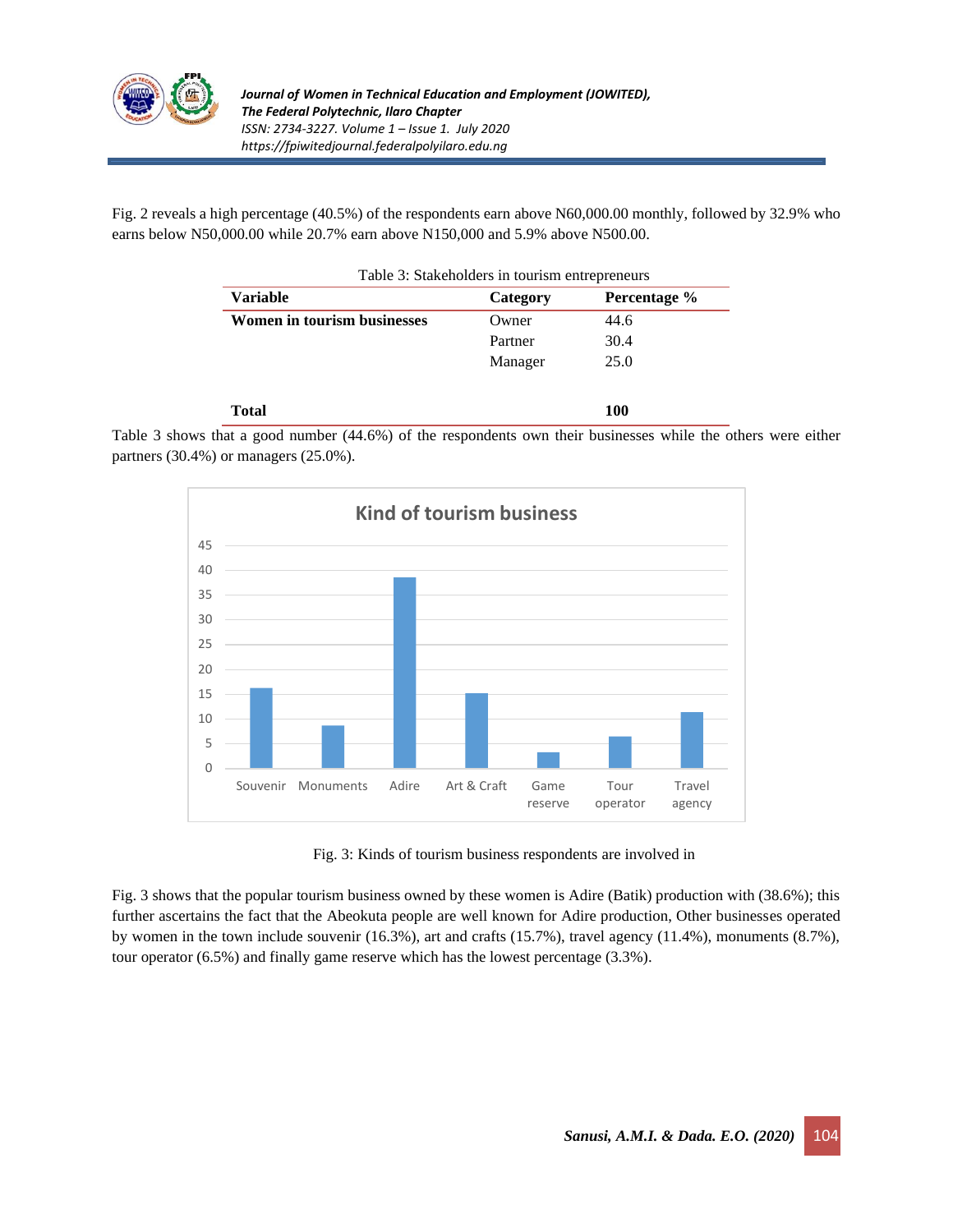



Fig. 4: Respondents business lifespan

Fig. 4 indicates that businesses that have been in operation for over 10 years has the highest percentage of (44.6%) followed by business operation of between 2-5yrs (31.5%), 5-10yrs (18.5%) and few of the respondents with (5.4%) have only started recently between 0-2yrs.



Fig. 5: Business startup capital

Fig. 5 above shows that 49.6% of the respondents got their startup capital from personal savings, follow by others (26.3%) - this may include family setup, inheritance etc. and (24.1%) obtained loans.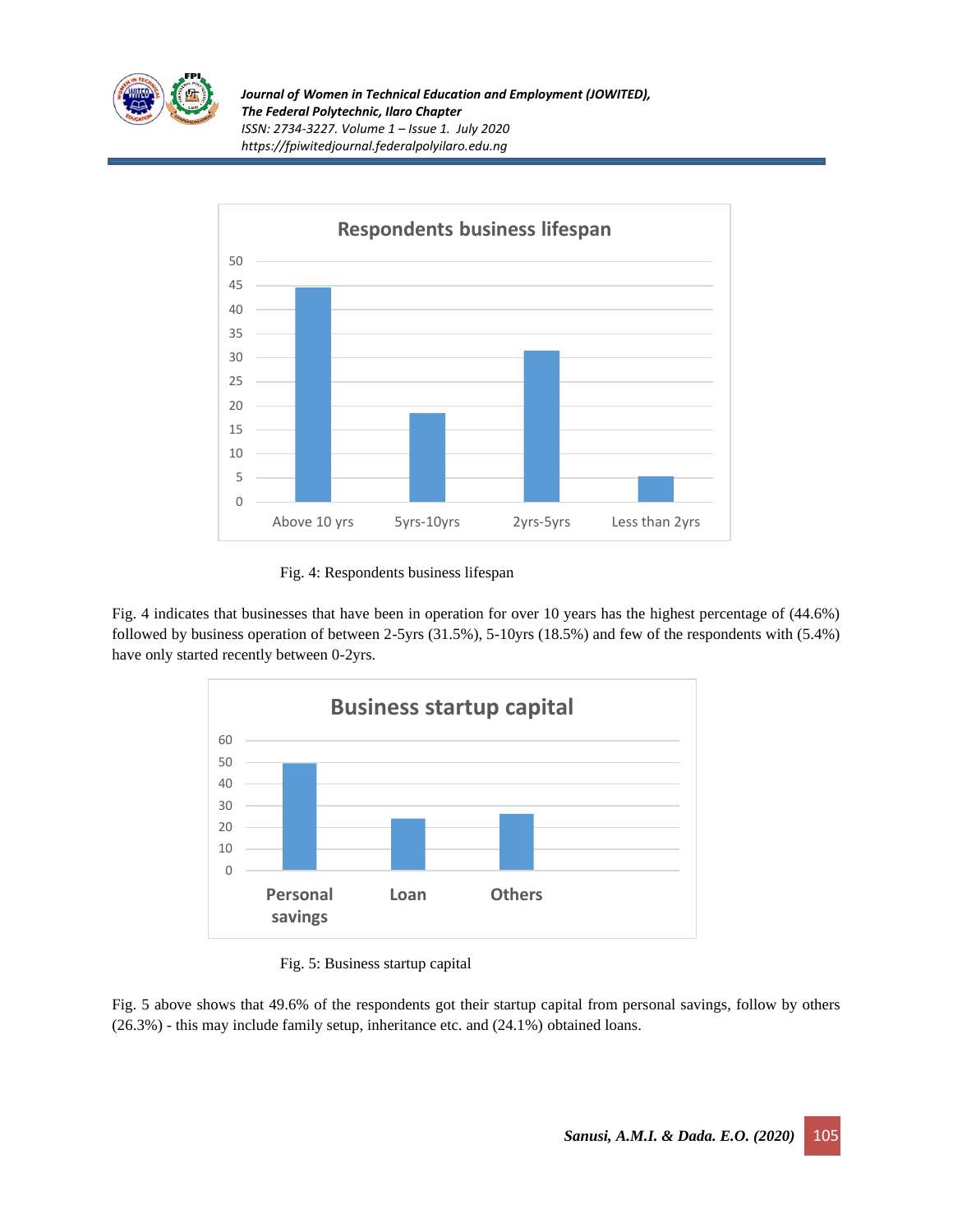

| <b>Variable</b>      |         | Category | Percentage % |
|----------------------|---------|----------|--------------|
| <b>Tourism</b>       | related | Yes      | 16.3         |
| education/experience |         | No.      | 83.7         |

| <b>Total</b> | 100 |
|--------------|-----|
|              |     |

It is seen from table 4 above that most of the women (83.7%) have no tourism related education/experience and (16.3%) have tourism related education/experience.



Fig. 6: Challenges faced by the respondents

The chart above indicates that the respondents face challenges as tourism entrepreneurs. Inadequacy of funds has the highest percentage of 27.7%, followed by non-availability of funds for business expansion (23.3%), taxation has 20.7%, low patronage 15.0% and lastly non-standard business location 13.3%.

| Table 5: Business choice influence |     |                     |              |  |
|------------------------------------|-----|---------------------|--------------|--|
| Variable                           |     | Category            | Percentage % |  |
| influenced<br>What                 | the | Personal Interest   | 17.2         |  |
| business choice                    |     | Family(Inheritance) | 44.6         |  |
|                                    |     | Lack of job         | 27.5         |  |
|                                    |     | Others              | 10.9         |  |
| Total                              |     |                     | 100          |  |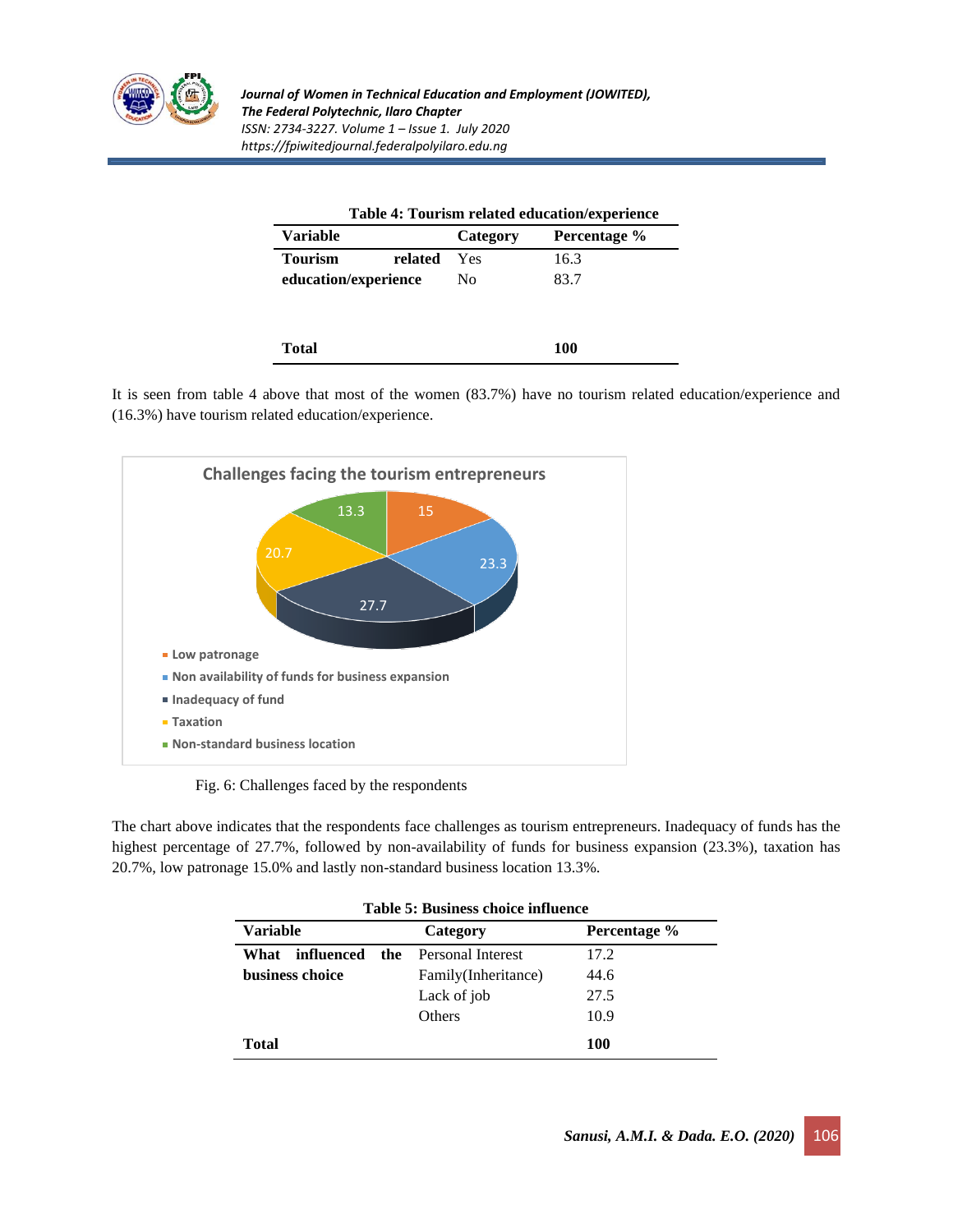

It is seen from table 5 that the dominant influence of choice of business is family inheritance (44.6%), followed by lack of job (27.5%), personal interest (17.0%) and others (10.9%).

### **4. Discussion**

Women entrepreneurs in tourism business faces challenges and constraints like any other business entrepreneur in the country. One of the challenges this study reveals faced by the respondents is inadequacy of capital for business expansion. According to Ikechukwu, *et al* (2016), many entrepreneur women do not know how to go about sourcing for business funds; and the few respondents that do admit to the fear of taking risk while others view the difficulty of accessing this from financial institutions as obstacles. Ultimately, they could not afford a good location for their businesses as the proposed location were expensive which made them settle for a road side store or kiosk. This is supported by the study of Mba *et al* (2014) who stated in their study that the high rents charged by store owners on good locations have forced small-scale operators into the streets or at best into accessible places.

Multiplicity of taxes and levies is another issue that limits the entrepreneurship disposition of the interviewed women, some of them admitted that a good portion of income from the business goes to taxes. Since governments are realizing the benefits of tourism and the revenue generated, the tourism industry gets taxed significantly higher than other industries (Kevin, 2018). The women surveyed conceded of lacking tourism-related education. Hence, they either have less or no marketing tactics (radio advertisements, jingle or any social form of marketing) for their business, which ultimately bring about low patronage. This supports Aina, (2003) study cited by Chinonye *et al* (2015) that Africa women literacy level is generally low; which limit their entrepreneurial activities and micro business.

This study further supports Chinonye, *et al* (2015) who stated in their research, family of women makes tremendous impact on their entrepreneurial lives as majority of the women chose their line of business by family influence (inheritance). A hand full of them ventured into the business because of job scarcity as tourism sector provides opportunities for women's employment and self-employment both in small and medium sized enterprise, thus creating paths towards the elimination of poverty of women and local communities in developing countries Nichola, (2015). This study however does not discover any gender segregation. Many of the women conceded to hold managerial position as their male counterpart. This opposed the findings of Nichola, (2015) which stated that there is a significant gender segregation of the labour market in tourism; the lower levels and occupations with few career development opportunities are being dominated by women and the key managerial positions being dominated by men.

The women admitted that their startup capital was through personal savings and their monthly income is not in anyway encouraging. As a wife and mother, a good portion of their income goes to support their husbands and taking care of the family basic needs. This however, has greatly affected their entrepreneurial advancement.

## **5. Conclusion**

The study concluded that majority of the women in tourism business in Abeokuta, Ogun State, Nigeria, generally lacked professional education or training related to tourism. This points to the fact that tourism graduates are not pursuing the entrepreneurship aspect of their profession. Family business inheritance appear to be the major influence the women are in business followed by lack of job. The respondents stated that government should look into the challenges they faced in relation to financial constraints such as lack of access to fund for start-up and business expansion. The government and funding institutions might need to lower their guards on offering assistance and